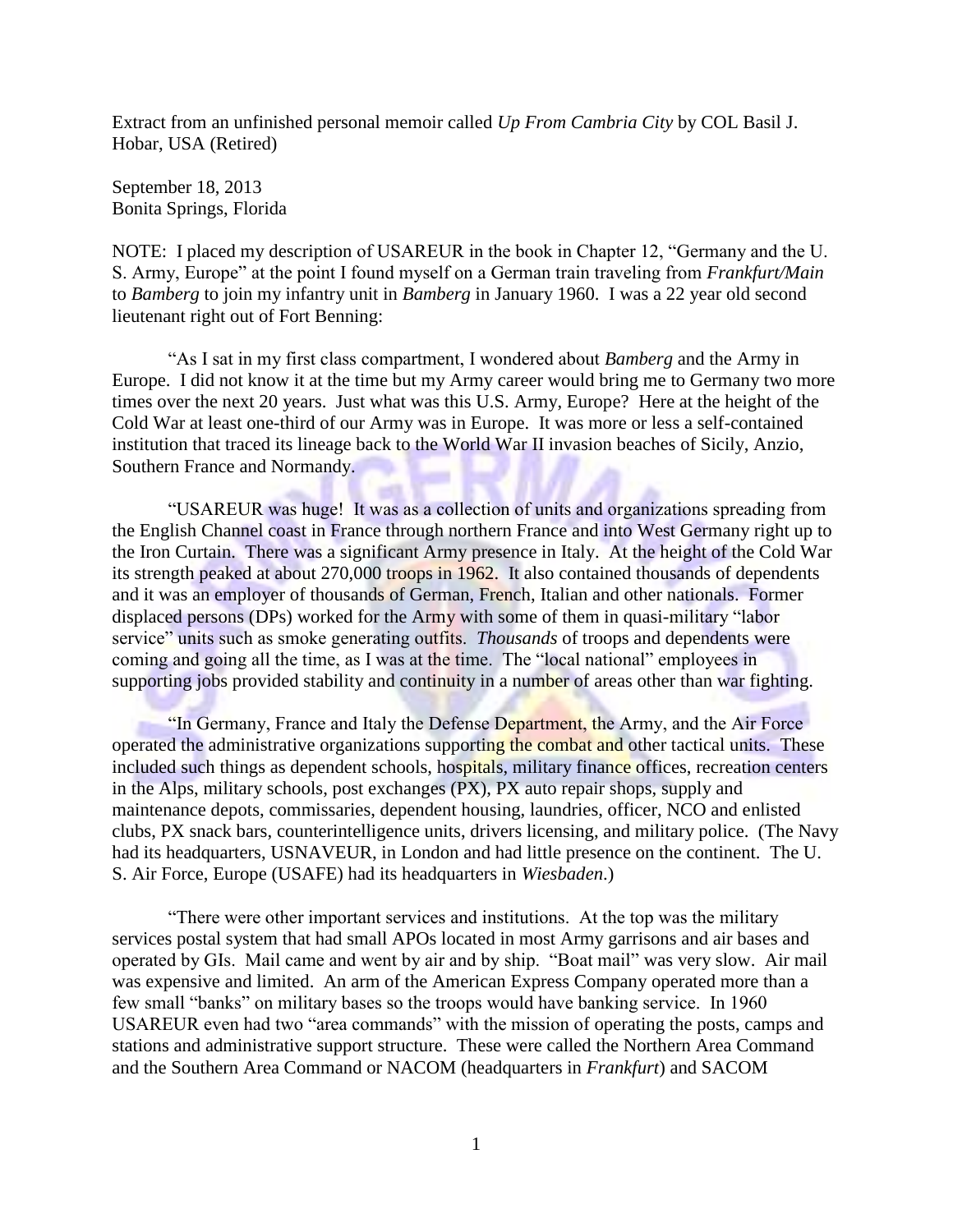(headquarters in *Munich*). They soon fell under Secretary of Defense McNamara's budget axe after the election of 1960.

"There were two famous or at least well-known institutions serving the U.S. military throughout Europe and the world for that matter. One was the European Edition of "The Stars and Stripes" newspaper. This famous paper had its origins in World War II. Published daily in a plant in *Darmstadt* the tabloid-sized paper brought us basic news but no editorials! This practice changed sometime during my career when the Defense Department added editorials. My daily read of the Stripes was important to me. Also available to U.S. troops and civilians was the Paris edition of "The New York Herald Tribune." It was called simply "The Herald Tribune" and was printed in Paris by the New York Herald Tribune company. I read the Stripes daily but the expensive Tribune had trouble reaching us in *Bamberg* or I was just not interested. Both papers were sold by "Stars and Stripes News Stands" set up in the vicinity of PX stores. These S & S News Stands stocked books and magazines to be sold to the troops and dependents and were an important fixture of life for many of us who liked to read and stay informed.

"The second institution serving us in Europe was part of the worldwide Armed Forces Network of radio stations that we called simply "AFN." There were more than a few stations of this service in Europe that had its roots in World War II. Since German radio (*Rundfunk)* was state controlled and therefore very dull, many Germans would listen to the popular American music played by the DJs of AFN. In *Bamberg* we listened to the station "AFN Nuremberg" as stations were located in major troop areas such as Munich and *Frankfurt am Main*. The AFN system furnished programs worldwide to the locations of our far-flung military. Some of these broadcasts reached across the Iron Curtain as well although AFNs job was to entertain the troops. (Radio Free Europe and Radio Liberty were organizations broadcasting propaganda and real news behind the Curtain, their *raison d'etre*.)

"The headquarters of USAREUR was located in Campbell Barracks in Heidelberg.<sup>1</sup> The command had two major subordinate commands. One was the mighty  $7<sup>th</sup>$  U.S. Army; the second was the U.S. Army Communications Zone (COMZEUR). CINCUSAREUR was charged with training and equipping the Army force in Europe but not with fighting WW III. The war would be fought by the commander of the "joint" command called USEUCOM (U.S. European Command). USEUCOM was subordinate to the NATO Supreme Commander of Allied Powers Europe. Both of these headquarters were located in Paris, France. The chain of "operational command" (a joint service term with a precise meaning) went from the Secretary of Defense to the Joint Chiefs of Staff to the commanding general of USEUCOM; and then to the commanding general (CG) of the  $7<sup>th</sup>$  US Army. Not to be forgotten or omitted, USAREUR also maintained a battle group and supporting units in *Berlin* that fell under the command of the Berlin Brigade.

"The  $7<sup>th</sup>$  U.S. Army, with its headquarters near *Stuttgart*, was the Army war fighter and its commander could focus on that mission. It was made up of two corps, five combat divisions, two armored cavalry regiments, and many other "non-divisional" units and organizations such as corps artillery, aviation and logistic support units. One corps was the  $5<sup>th</sup>$  with its headquarters

 $\overline{a}$ 

<sup>&</sup>lt;sup>1</sup> Sadly, Campbell Barracks closed in September 2013 and USAREUR headquarters moved to Wiesbaden. Today's USAREUR is only a shadow of what it was back then and even into the 1980s. The collapse of the Soviet Union and the Berlin Wall changed the world.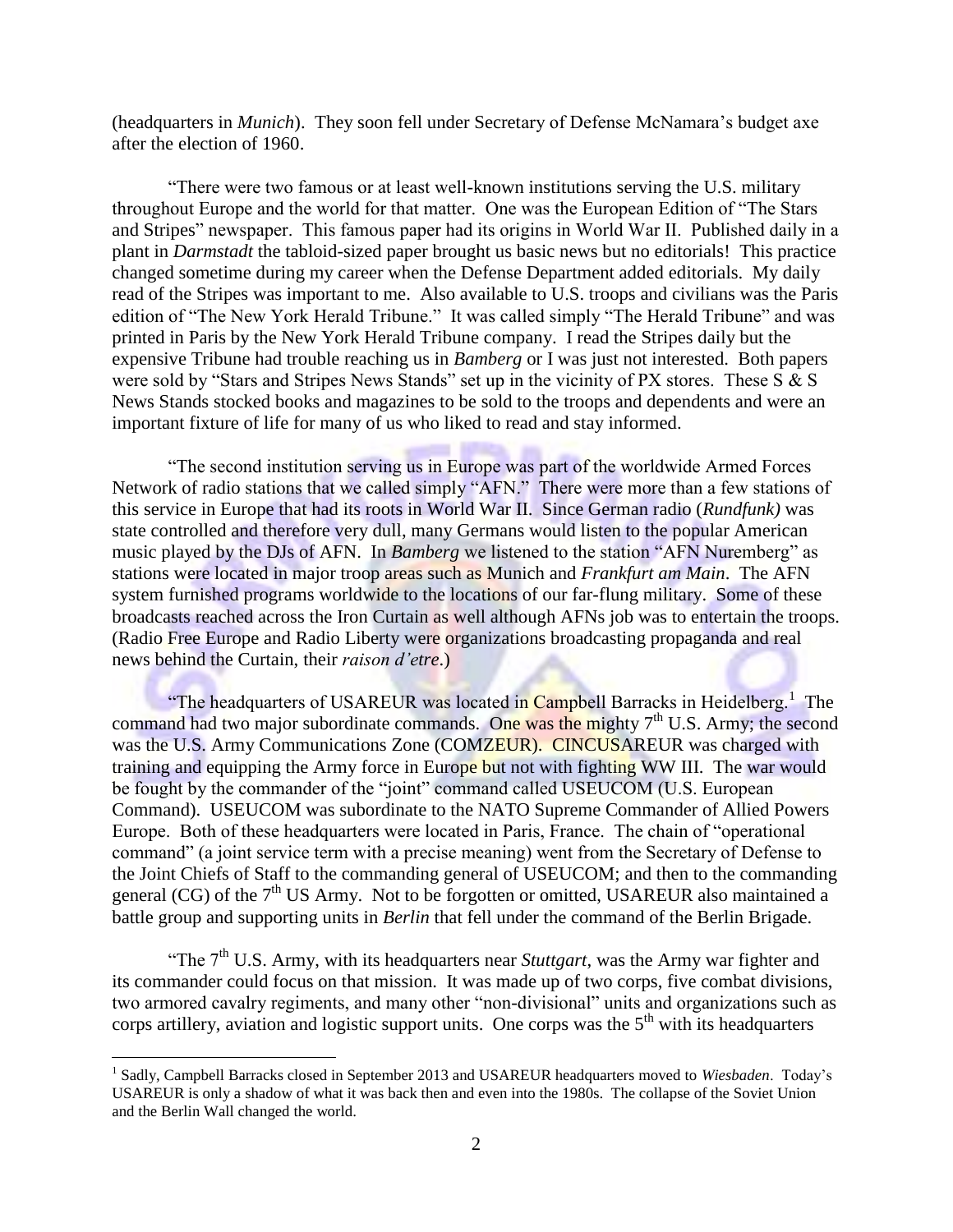was in the infamous *I.G. Farben* Building in *Frankfurt*. The 3<sup>rd</sup> Infantry Division, which I was joining, had its headquarters in *Würzburg*) and was one of the three divisions in the  $5<sup>th</sup>$  Corps. The 3rd ID had two battle groups in *Bamberg*, two in *Schweinfurt*, and one in *Aschaffenburg* all focused on the nearby Iron Curtain frontier with East Germany. The other divisions were the  $8<sup>th</sup>$ Infantry (headquarters in *Bad Kreuznach*) and 3 rd Armored (headquarters in *Frankfurt*). The other corps was the 7<sup>th</sup> with its headquarters near *Stuttgart*. The 7<sup>th</sup> Corps had two divisions: the 24<sup>th</sup> Infantry (*Augsburg*) and the 4<sup>th</sup> Armored (*Göppingen*). In Army doctrine, the geography occupied by the  $7<sup>th</sup>$  Army was called the "Combat Zone."

"The divisions and many other combat (e.g., artillery), combat support (e.g. engineers) and technical service (e.g. medical, quartermaster, ordnance) units were arrayed in depth from the Iron Curtain to the French border. The U.S. sector reached from the southeastern part of West Germany to the vicinity of *Fulda*. In the area north and west of *Frankfurt am Main*, the 7<sup>th</sup> Army was flanked by units of the *Bundeswehr* and the British were on the German's left in northern Germany. We were all preparing to fight World War III.

"The second major Army command in Europe was called the U. S. Army Communications Zone Europe. USACOMZEUR or COMZ was the "wholesale" logistic organization with units and depots spread throughout northern France and with some in Italy and Germany. The COMZ operated the port system in France and the major seaport in *Bremerhaven*, Germany through which men and material headed for Germany entered the country. There were at least two Navy Military Sea Transport System (MSTS) troop ships plying the north Atlantic and many merchant freighters. COMZ's Petroleum Distribution Command operated the extensive U.S. and NATO petroleum pipeline. The pipeline extended from *Donges*, just up the Loire River from *St. Nazaire*, on the French coast to several terminals in France and Germany. The pipeline was a combination of U.S. and French national pipelines and supplied fuel for the Air Force as well. $<sup>2</sup>$ </sup>

"We will see later that I had a role in moving the Army out of France later in the decade. COMZ had its headquarters in *Orleans*, France, not far from Paris. The COMZ ran a very big business as I would learn in the future first hand. The geography occupied by it was the "Communications Zone." The land, sea and air "Line of Communications" or LOC operated by the DoD extended then from the United States through France, Italy and other countries on into the Combat Zone in Germany. This was a very big deal.

"Now when you superimpose the U.S. Air Force Europe (USAFE) with 1,500 aircraft on this scene you will see that our country's commitment to NATO was tremendous. Maintaining air bases and a similar support structure as USAREUR, the USAFE was a formidable force. It had bases in France, Germany, Italy, Turkey and the Netherlands. I do not know if it was part of USAFE, but the Air Force had a major airbase in Libya, called Wheelus Air Base. Khadafy would kick us out when he took power in a coup and Wheelus AB would go by the wayside in the late 1960s. I would feel some fallout from that when I was stationed later in *Zweibrücken*.

 $\overline{a}$ 

<sup>&</sup>lt;sup>2</sup> David Egan, The Cold War Lifeline in France, (Draft Unpublished Manuscript). 2007. Chapter  $5 -$ Donges–Metz Pipeline.